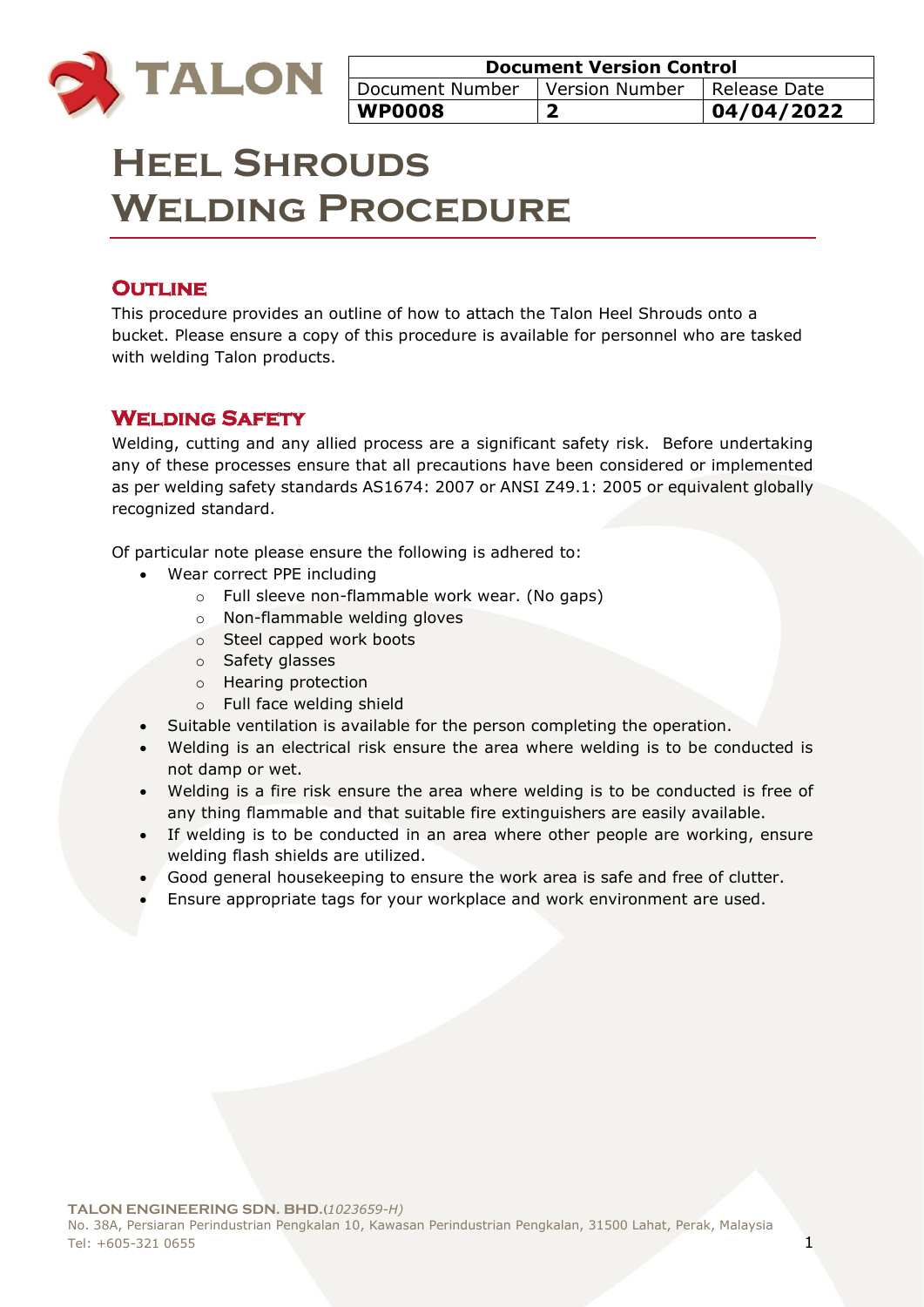

| <b>Document Version Control</b>  |  |              |
|----------------------------------|--|--------------|
| Document Number   Version Number |  | Release Date |
| WP0008                           |  | 04/04/2022   |

### **Welding Process and Preheat Notice**



Please ensure that you follow the Thermal Treatment (Preheat) procedure stated in this welding procedure. Preheat of the weld area prior to commencing welding will help ensure weld quality, reduce the occurrence of cracking and other problems that can result in costly rework. The weld area must be heated to 150°C, measured at least 100mm / 4" away from and either side of the weld joint and maintained between 150°C and 250°C throughout the welding process.

The warranty may be void on Talon Weld-On components if the specified process is not followed correctly.

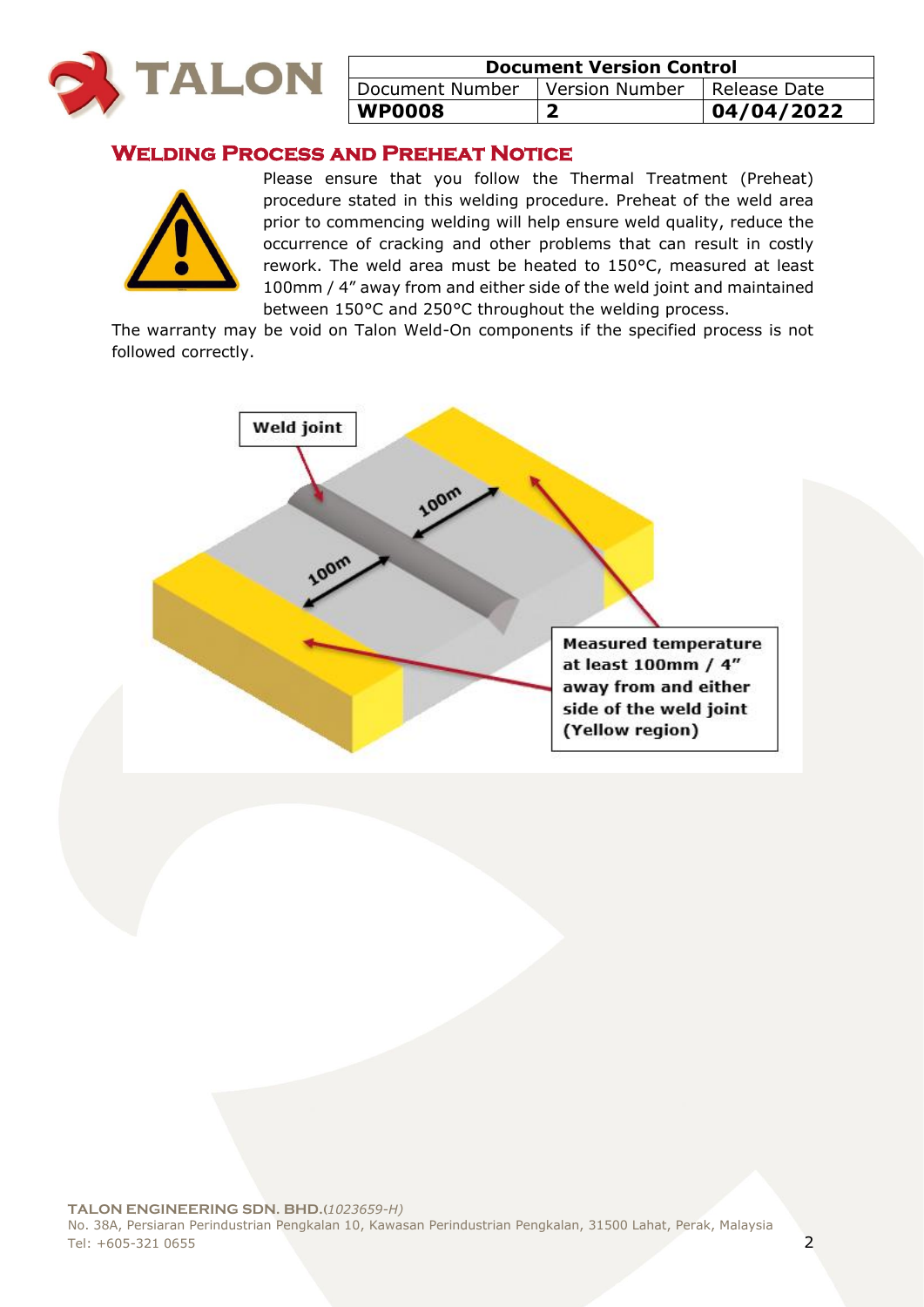

| <b>Document Version Control</b> |                               |            |
|---------------------------------|-------------------------------|------------|
| Document Number                 | Version Number   Release Date |            |
| <b>WP0008</b>                   |                               | 04/04/2022 |

### **Talon Welding Setup**

### **Weld Preparation**

The surfaces to be welded must be good and free from scale, grease, paint, water, or any other contaminants. The heat from welding breaks down any hydrocarbons and moisture in the area and releases hydrogen. The hydrogen along with any remaining particulate matter can be absorbed in the weld and result in cracking, porosity, and inclusions.

Preparation of the weld surfaces may be achieved by sand blasting, shot blasting, grinding, sanding, air carbon arc gouging, or a combination of any these processes. Should the air carbon arc gouging process be used, finish the surface by grinding to remove all carbon slag. Following any of these preparation processes ensure any dust or particulate matter is removed from the weld area to prevent porosity and inclusions.

### **Welding Process**

Welding may be completed by any of the following processes:

- Gas Metal Arc Welding (GMAW)
- Flux-cored Arc Welding (FCAW)

A combination of GMAW or FCAW can be utilised.

| <b>Process</b> | <b>AWS</b>                         | AS/NZS                      | <b>ISO</b> | <b>Shielding Gas</b>                                               | <b>Polarity</b> |
|----------------|------------------------------------|-----------------------------|------------|--------------------------------------------------------------------|-----------------|
| <b>GMAW</b>    | <b>AWS A5.18</b><br><b>ER70S-4</b> | 2717.1:<br>ES4-GC/M-W503AH  |            | 100% CO2<br>$Ar + 10 - 15\%CO2$<br>Ar + 15-25%CO2                  | $DC+$           |
| <b>GMAW</b>    | <b>AWS A5.18</b><br><b>ER70S-6</b> | 2717.1:<br>ES6-GC/M-W503AH  |            | 100% CO <sub>2</sub><br>$Ar + 10 - 15\%CO2$<br>$Ar + 15 - 25\%CO2$ | $DC+$           |
| FCAW-G         | <b>AWS A5.20</b><br>E71T-1 H8      | 17632-B: T49 2 T1 1 CAU H10 |            | 100% CO <sub>2</sub><br>Ar + 20-25%CO2                             | $DC+$           |
| FCAW-G         | <b>AWS A5.18</b><br>E70C-6M H4     | 17632-B: T49 4 T15 0 MAU H5 |            | $Ar + 20 - 25\%CO2$                                                | $DC+/-$         |
| <b>FCAW-S</b>  | AWS A5.20<br>E70T-7                | 17632-B: T49 Z T7 0 NA      |            | <b>NR</b>                                                          | DC-             |
| <b>FCAW-S</b>  | <b>AWS A5.20</b><br>E71T-8         | 17632-B: T49 3 T8-1NA-H15   |            | <b>NR</b>                                                          | DC-             |

The following table details **recommended** reference consumables:

### **Electrical Parameters**

The person completing the weld should refer to the manufacturer's specifications to determine the optimal settings to complete the weld. Actual voltage, welding current and Electrode Stick Out (E.S.O.) used will depend on machine characteristics, plate thickness, run size, shielding gas and operator technique etc.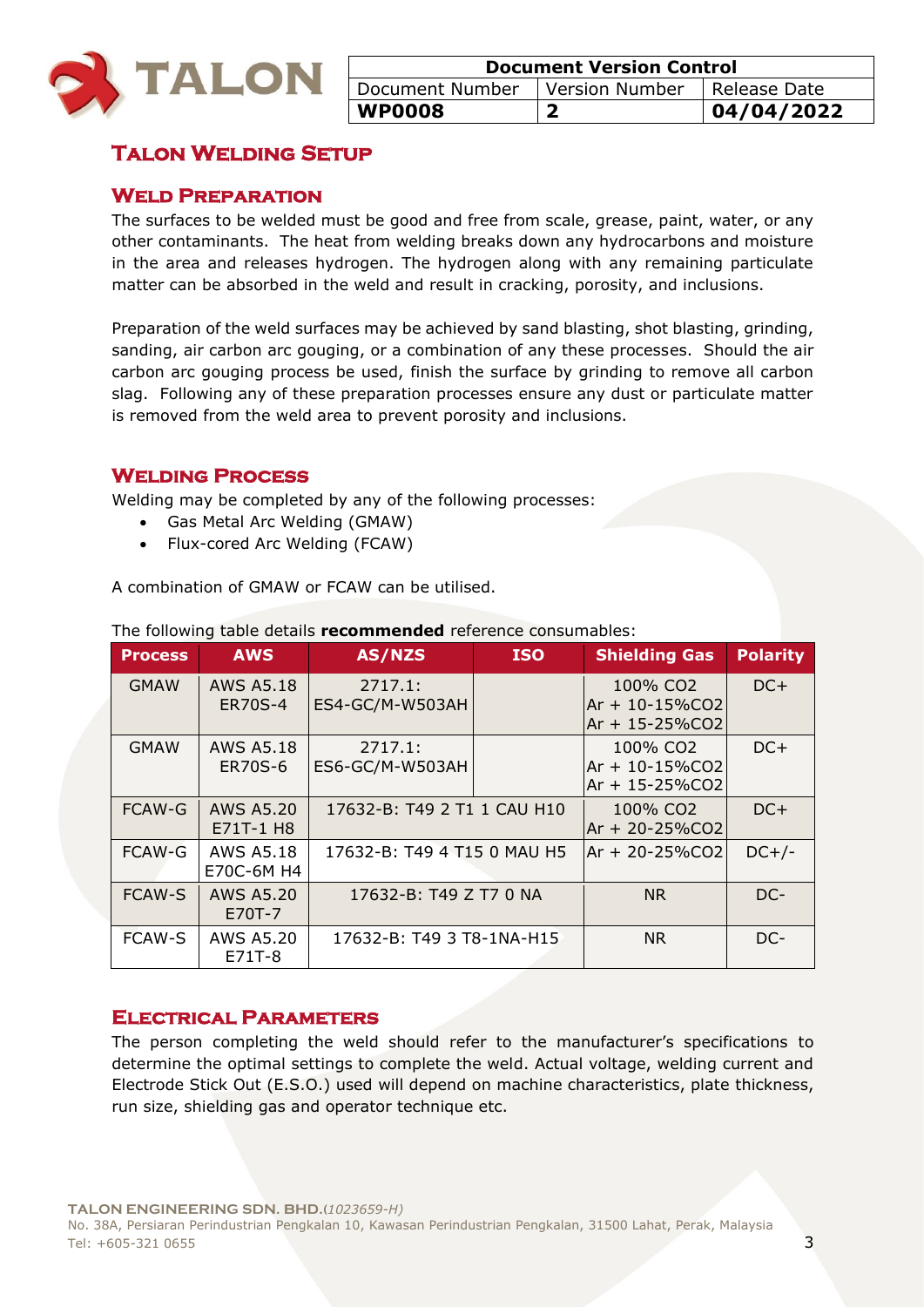

| <b>Document Version Control</b> |                |                |
|---------------------------------|----------------|----------------|
| Document Number                 | Version Number | I Release Date |
| <b>WP0008</b>                   |                | 104/04/2022    |

### **Welding Position**

Welding of Talon Heel Shroud is recommended and shall be completed in the Flat 1F and Horizontal 2F position. The other positions can be welded but the process should be adjusted to suit the applicable weld wire and equipment to ensure good weld strength and integrity.



Deviation from the Flat or Horizontal position is permissible as shown in figure below as typically described in welding standard AWSD1.1, Structural Welding--Steel, Figure 4.2 "Positions of Fillet Welds".



The longitudinal axis of the weld may be inclined no more than 15° with respect to the horizontal plan. The centre of the weld face "C" must lie within the rotational limits of 80° to 280° as shown.

## **FLAT HORIZONTAL**

**TALON ENGINEERING SDN. BHD.(***1023659-H)*

No. 38A, Persiaran Perindustrian Pengkalan 10, Kawasan Perindustrian Pengkalan, 31500 Lahat, Perak, Malaysia Tel: +605-321 0655 4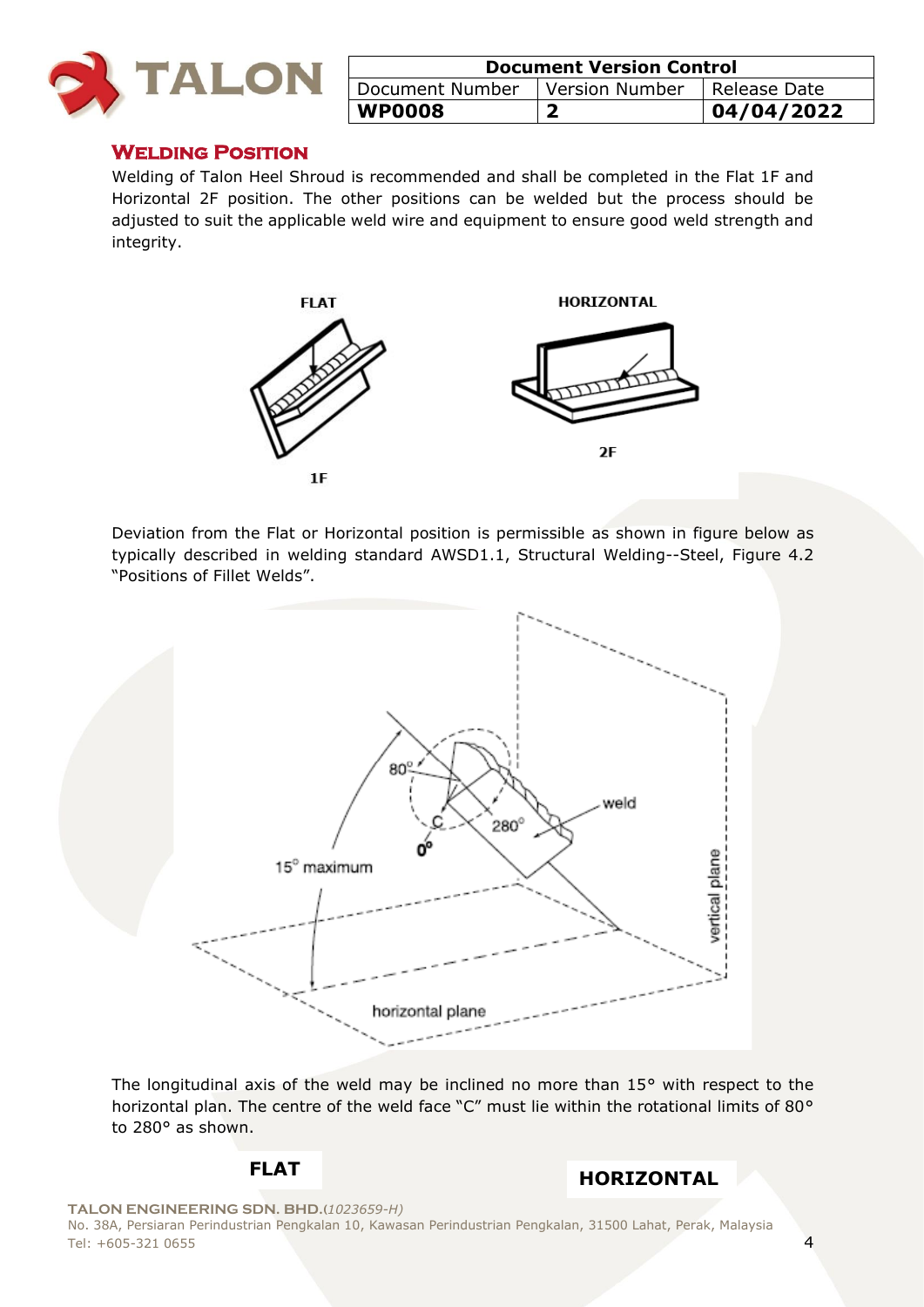

| <b>Document Version Control</b>  |  |                |
|----------------------------------|--|----------------|
| Document Number   Version Number |  | l Release Date |
| WP0008                           |  | 04/04/2022     |

### **Thermal Treatment**

It is important to preheat the work piece prior to commencing welding and ensure the components are maintained within the acceptable interpass temperature range during welding. Preheat is the heating of a work piece prior to being welded, flame cut, or air carbon arc gouged. Heat can be applied though several methods such as propane or butane gas flame burners or torches and magnetic induction.

As welding, flame cutting and air carbon arc gouging use a high temperature heat source to melt the base metal, a high temperature in a small localized area is created along with a large temperature differential to the rest of the work piece. This causes high stresses, hardened areas, deformation, and a very small area for hydrogen gases to be released from the steel. Preheat reduces the temperature differential and so lowers the risk of weld cracking, maximum hardness of the heat affected zone, lessens distortion, and releases hydrogen from the steel prior to welding.

Maintaining the correct interpass temperature is important to hold the reduced temperature differential gained from preheating and to ensure the work piece does not get too hot. Allowing the steel to become too hot will temper the steel and soften it, reducing its hard-wearing properties.

When preheating with burners and torches it is most effective to heat the work piece from below. This allows the heat to soak up though the body of the work piece. Using insulating heat blankets on the topside of the work piece will improve and speed up the process, allowing the dispersion and retention of the heat that has been input.

Temperature should be measured using an infrared thermometer or temperature indicating crayon at least 100mm / 4" away from and either side of the weld joint. Best practice is to measure the temperature on the top side as heat is applied to the bottom side, this will ensure a complete preheat though the thickness of the work piece. Prior to any welding, flame cutting and air carbon arc gouging on Talon components and steel bodies the following preheat and interpass temperatures must be reached and maintained.

| <b>Material</b>                                                                 | <b>Thickness</b>                         | <b>Min Preheat</b><br><b>Temp</b> | <b>Max Interpass</b><br><b>Temp</b> |
|---------------------------------------------------------------------------------|------------------------------------------|-----------------------------------|-------------------------------------|
| Talon GET Castings                                                              | <b>JAII Weld-on Castings</b>             | 150°C / 300°F                     | $ 260^{\circ}$ C / 500°F            |
| <b>ASTM A514 Steels</b>                                                         | Greater than 63mm / 2-1/2" 120°C / 250°F |                                   | $1260^{\circ}$ C / 500 $^{\circ}$ F |
| 400-450 BHN Abrasion Resistant Steel Greater than 63mm / 2-1/2"   150°C / 300°F |                                          |                                   | 260°C / 500°F                       |

**Notes:** 

- If the ambient humidity is high and or the temperature is below  $4^{\circ}$ C /  $40^{\circ}$ F, the tabulated thermal treatment temperature should be increased by 27°C / 80°F. At no time should any material type or thickness be welded when the temperature of the steel is at or below  $4^{\circ}C$  /  $40^{\circ}F$ . This includes tack or spot welds or any allied process. Preheat must be applied as specified.
- All material within 100mm / 4" of the weld zone must be within the specified temperature.
- Cool weld slowly, for a minimum of 8 hours, utilising thermal blankets. Do not allow drafts or cool ambient temperatures to cool the parts or assembly. Cool down rate should not exceed 55°C / 130°F, per hour.
- If the ambient temperature is at or below 4°C / 40°F the part must be covered with a thermal blanket to insure the cool down rate above. Alternatively, the entire part maybe post-heated to 150 - 200°C / 300 - 400°F for four hours and then maybe air cooled.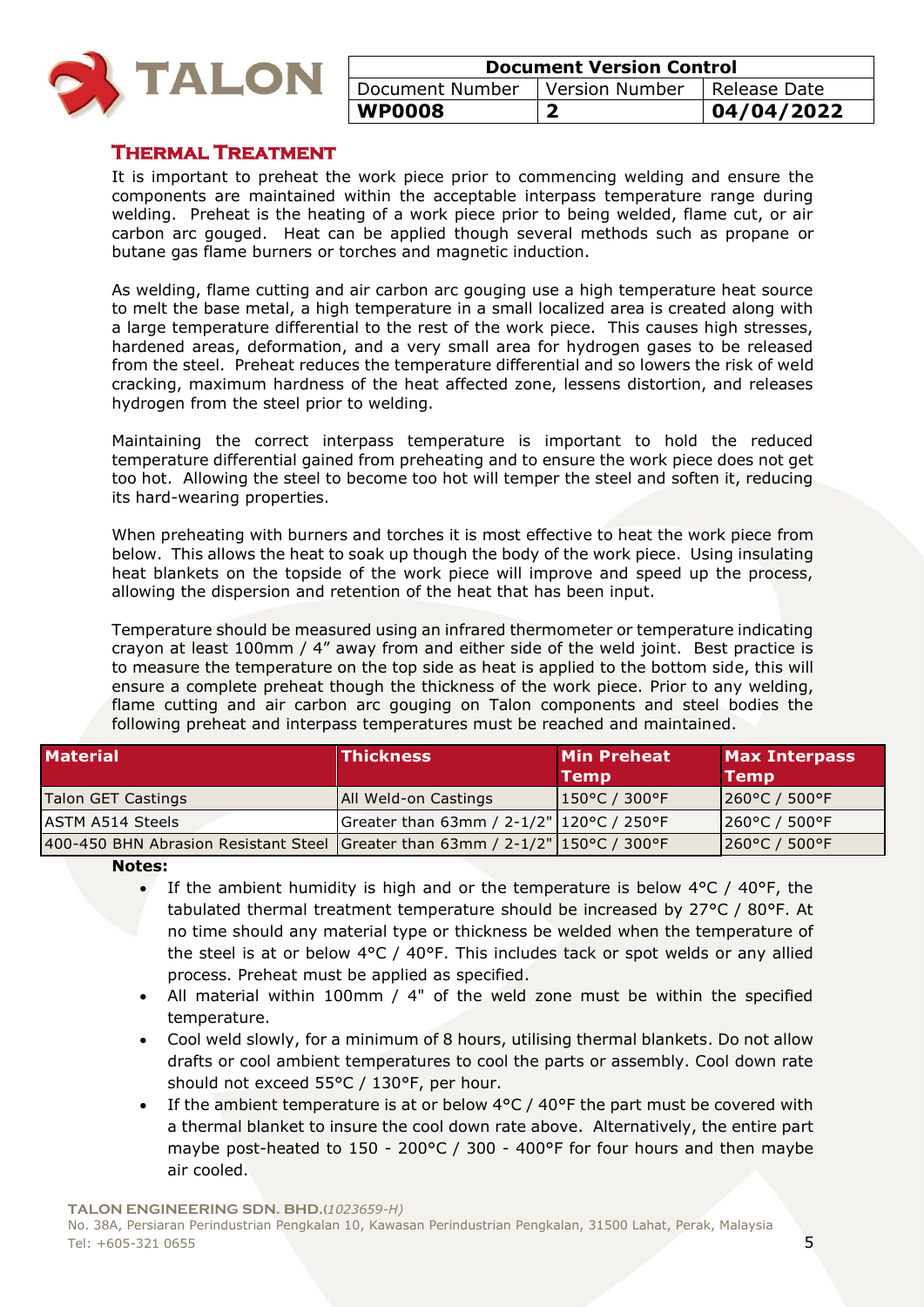

| <b>Document Version Control</b>  |  |                |
|----------------------------------|--|----------------|
| Document Number   Version Number |  | I Release Date |
| <b>WP0008</b>                    |  | 04/04/2022     |

### **Welding Procedure**

### **Heel Shroud Arrangement**

Place Talon Heel Shrouds along the bucket heel in the desired locations to suit your bucket size and configuration. Talon Heel Shrouds should be evenly distributed along the bucket heel. It is optional to place a Talon Heel Shroud at the top of the bucket main side wall (indicated as number 1) in the figure below.



### **Welding Sequence**

Fix the Talon Heel Shrouds in place with small tack welds no larger than 25mm / 1" tack weld. Preheat the weld areas and Talon Heel Shroud to 150°C / 300°F as specified in the Thermal Treatment section of this document.

Weld Talon Heel Shrouds with 15mm / 0.6" Fillet welds along each side of the Heel Shroud and 15mm / 0.6" Fillet along the top surface of the Heel Shroud.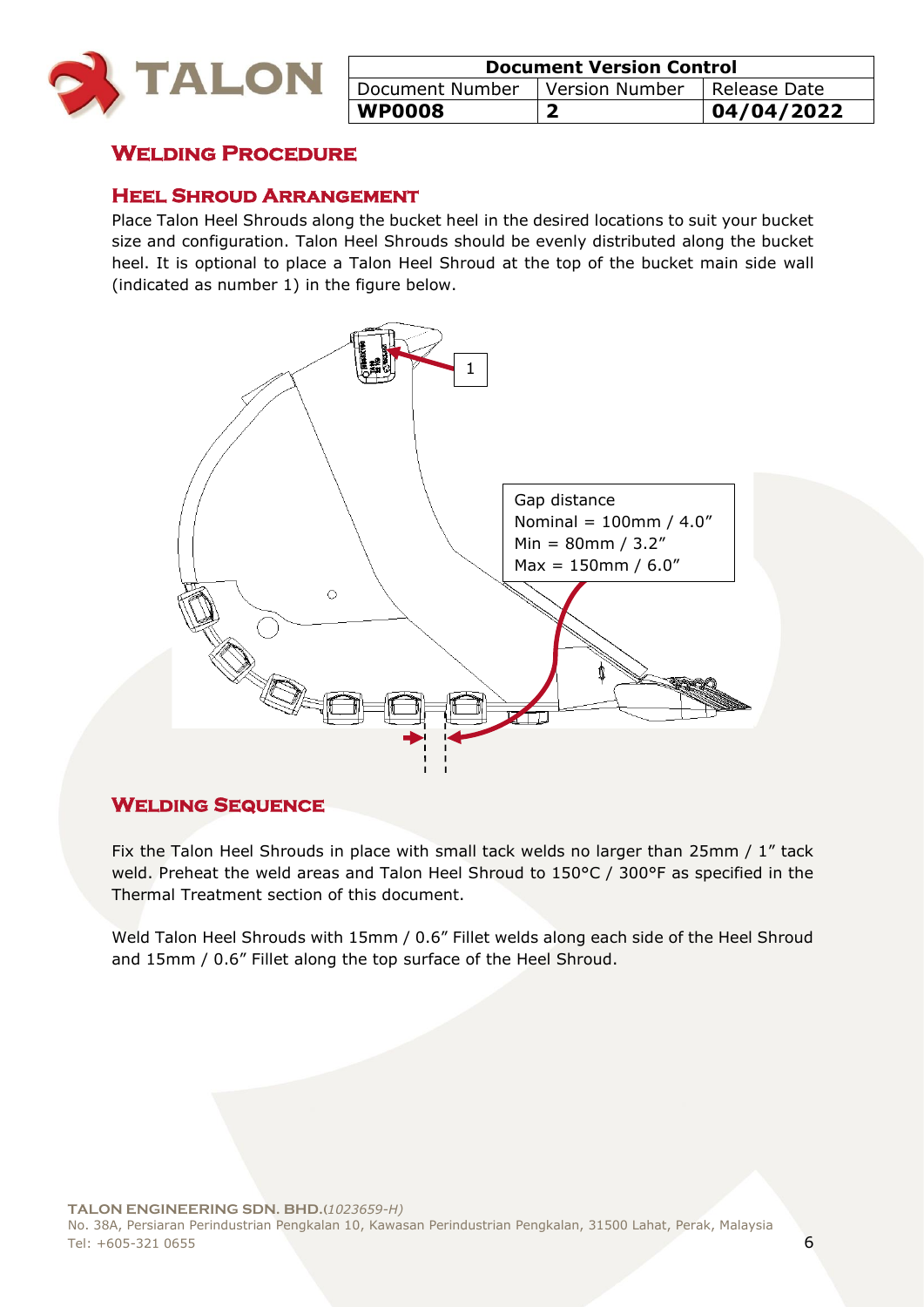

| <b>Document Version Control</b> |                |                |
|---------------------------------|----------------|----------------|
| Document Number                 | Version Number | I Release Date |
| <b>WP0008</b>                   |                | 04/04/2022     |



**TALON ENGINEERING SDN. BHD.(***1023659-H)* No. 38A, Persiaran Perindustrian Pengkalan 10, Kawasan Perindustrian Pengkalan, 31500 Lahat, Perak, Malaysia Tel: +605-321 0655 7